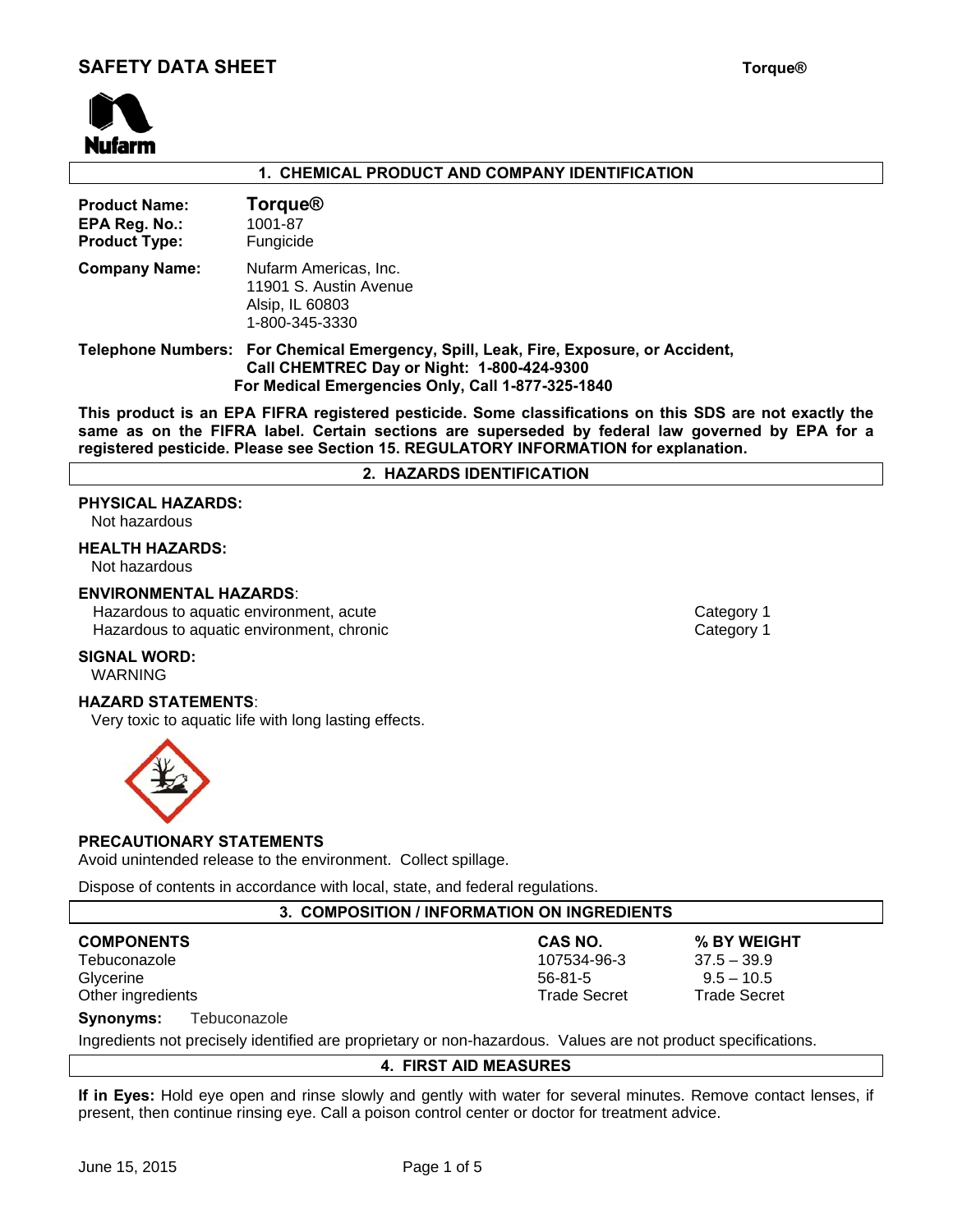# **SAFETY DATA SHEET** The state of the state of the state of the state of the state of the state of the state of the state of the state of the state of the state of the state of the state of the state of the state of the sta

**If Swallowed:** Call a poison control center or doctor for treatment advice. Do not give any liquid to the person. Do not induce vomiting unless told to do so by the poison control center or doctor. Do not give anything by mouth to an unconscious person.

**If Inhaled:** Move person to fresh air. Call a poison control center or doctor for further treatment advice.

**If on Skin or Clothing:** Take off contaminated clothing. Rinse skin immediately with plenty of water for several minutes. Call a poison control center or doctor for treatment advice.

**Most Important symptoms/effects, acute and delayed:** Eye exposure may cause irritation. Skin exposure may cause irritation.

**Indication of Immediate medical attention and special treatment if needed, if necessary:** None expected. **5. FIRE FIGHTING MEASURES** 

**Extinguishing Media:** Use extinguishing media suitable for surrounding materials. Dry chemical, carbon dioxide, foam, water spray or fog.

**Special Fire Fighting Procedures:** Firefighters should wear NIOSH approved self-contained breathing apparatus and full fire-fighting turn out gear. Dike area to prevent runoff and contamination of water sources. Dispose of fire control water later.

**Unusual Fire and Explosion Hazards:** If water is used to fight fire, contain runoff, using dikes to prevent contamination of water supplies. Dispose of fire control water later.

**Hazardous Decomposition Materials (Under Fire Conditions):** May produce gases such as oxides of carbon and nitrogen.

# **6. ACCIDENTAL RELEASE MEASURES**

**Personal Precautions:** Wear appropriate protective gear for the situation. See Personal Protection information in Section 8.

**Environmental Precautions:** Prevent material from entering public sewer systems or any waterways. Do not flush to drain. Large spills to soil or similar surfaces may necessitate removal of topsoil. The affected area should be removed and placed in an appropriate container for disposal.

**Methods for Containment:** Dike spill using absorbent or impervious materials such as earth, sand or clay. Collect and contain contaminated absorbent and dike material for disposal.

**Methods for Cleanup and Disposal:** Avoid creation of dusty conditions. Scrape up and place in appropriate closed container. Wash entire spill area with a detergent slurry, absorb and sweep into container for disposal. Decontaminate tools and equipment following cleanup. See Section 13: DISPOSAL CONSIDERATIONS for more information.

**Other Information:** Large spills may be reportable to the National Response Center (800-424-8802) and to state and/or local agencies.

## **7. HANDLING AND STORAGE**

**HANDLING**: Do not get in eyes or on clothing or skin. Users should wash hands before eating, drinking, chewing gum, using tobacco or using the toilet. Remove clothing/Personal Protective Equipment (PPE) immediately if pesticide gets inside. Then wash thoroughly and put on clean clothing. Remove Personal Protective Equipment (PPE) immediately after handling this product. Wash the outside of gloves before removing. As soon as possible, wash thoroughly and change into clean clothing.

**STORAGE:** Store in a cool, dry place and in such a manner as to prevent cross-contamination with other pesticides, fertilizers, food and feed. Store in original container and out of the reach of children, preferably in a locked storage area. Do not contaminate water, food, or feed by storage or disposal.

## **8. EXPOSURE CONTROLS / PERSONAL PROTECTION**

## **Engineering Controls:**

Where engineering controls are indicated by specific use conditions or a potential for excessive exposure, use local exhaust ventilation at the point of generation.

**Eye/Face Protection:** Not normally required. To avoid contact with eyes, wear chemical goggles or shielded safety glasses. An emergency eyewash or water supply should be readily accessible to the work area.

**Skin Protection:** To avoid contact with skin, wear long pants, long-sleeved shirt, socks and shoes. An emergency shower or water supply should be readily accessible to the work area.

**Respiratory Protection:** Not normally required. If vapors or mists exceed acceptable levels, wear NIOSH approved air-purifying respirator with cartridges/canisters approved for use against pesticides.

**General Hygiene Considerations:** Personal hygiene is an important work practice exposure control measure and the following general measures should be taken when working with or handling this material: 1) do not store, use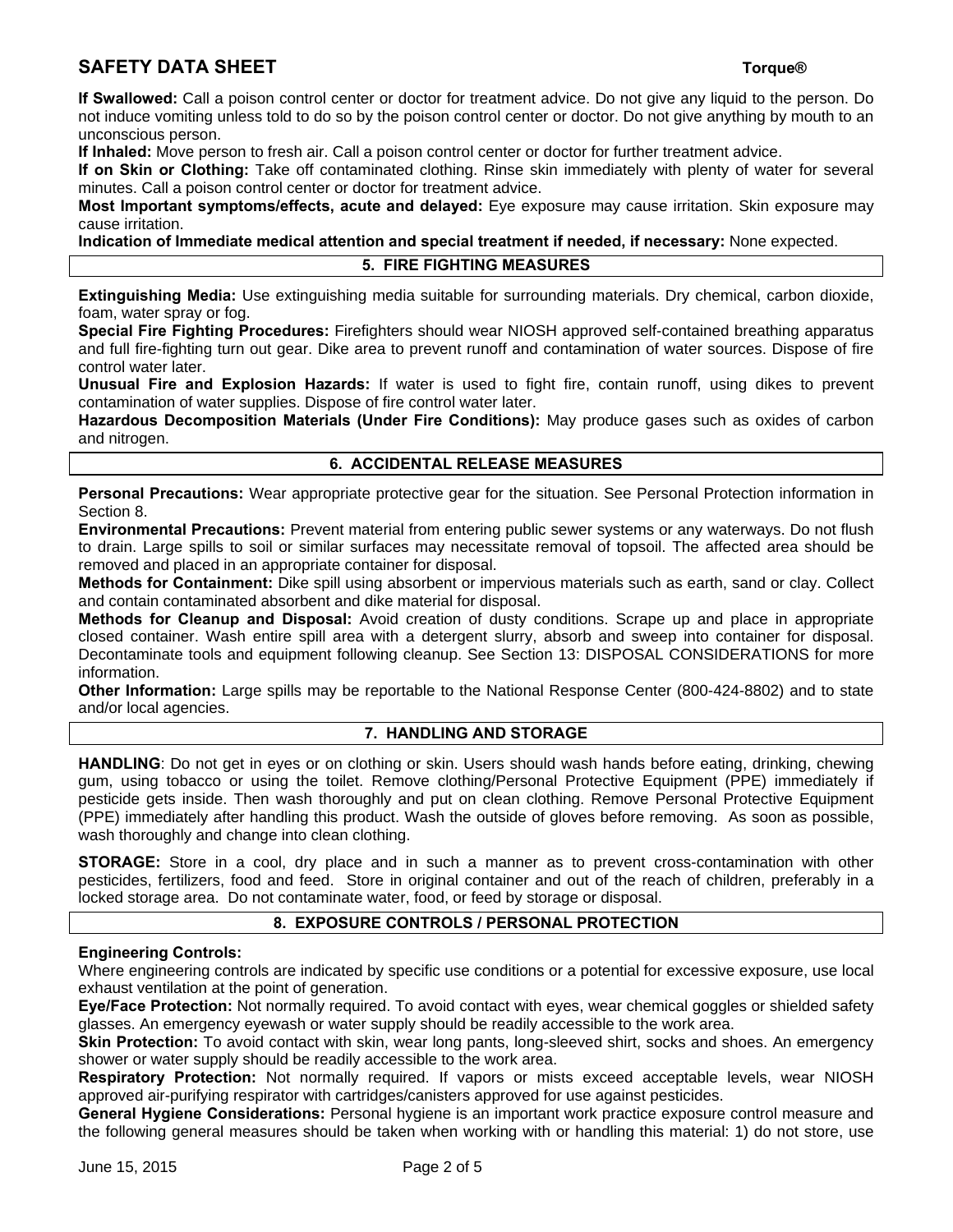# **SAFETY DATA SHEET** The state of the state of the state of the state of the state of the state of the state of the state of the state of the state of the state of the state of the state of the state of the state of the sta

and/or consume foods, beverages, tobacco products, or cosmetics in areas where this material is stored; 2) wash hands and face carefully before eating, drinking, using tobacco, applying cosmetics or using the toilet. **Exposure Guidelines:** 

|                      | <b>OSHA</b> |             | <b>ACGIH</b> |             |                   |
|----------------------|-------------|-------------|--------------|-------------|-------------------|
| <b>Component</b>     | TWA         | <b>STEL</b> | <b>TWA</b>   | <b>STEL</b> | Unit              |
| Tebuconazole         | <b>NE</b>   | <b>NE</b>   | <b>NE</b>    | NE          |                   |
| <b>Glycerin Mist</b> | 15(T)       | <b>NE</b>   | NE           | NE          | mg/m <sup>3</sup> |
|                      | 5(R)        |             |              |             |                   |
| Other ingredients    | <b>NE</b>   | <b>NE</b>   | <b>NE</b>    | NE          |                   |

T – Total Dust

R = Respirable Fraction

NE = Not Established

## **9. PHYSICAL AND CHEMICAL PROPERTIES**

| Appearance:                                   | Opaque liquid suspension |
|-----------------------------------------------|--------------------------|
| Odor:                                         | Chalk like odor          |
| Odor threshold:                               | No data available        |
| pH:                                           | 6-8                      |
| <b>Melting point/freezing point:</b>          | No data available        |
| Initial boiling point and boiling range       | No data available        |
| Flash point:                                  | No data available        |
| <b>Evaporation rate:</b>                      | No data available        |
| Flammability (solid, gas):                    | No data available        |
| Upper/lower flammability or explosive limits: | No data available        |
| Vapor pressure:                               | No data available        |
| Vapor density:                                | No data available        |
| <b>Relative density:</b>                      | 1.15 $g/ml$              |
| Solubility(ies):                              | Partially                |
| Partition coefficient: n-octanol/water:       | No data available        |
| <b>Autoignition temperature:</b>              | No data available        |
| <b>Decomposition temperature:</b>             | No data available        |
| <b>Viscosity:</b>                             | No data available        |

**Note:** Physical data are typical values, but may vary from sample to sample. A typical value should not be construed as a guaranteed analysis or as a specification.

## **10. STABILITY AND REACTIVITY**

**Reactivity:** Not reactive.

**Chemical Stability:** This material is stable under normal handling and storage conditions.

**Possibility of Hazardous Reactions:** Hazardous polymerization will not occur.

**Conditions to Avoid:** Excessive heat. Do not store near heat or flame.

**Incompatible Materials:** Acids, oxidizing agents and copper.

**Hazardous Decomposition Products:** Under fire conditions may produce oxides of carbon, hydrogen, nitrogen and sulfur.

## **11. TOXICOLOGICAL INFORMATION**

**Likely Routes of Exposure:** Eye irritation, inhalation

## **Symptoms of Exposure:**

**Eye Contact:** Slightly irritating based on toxicity studies.

**Skin Contact:** Non- irritating based on toxicity studies.

**Ingestion:** Slightly toxic if ingested based on toxicity studies.

**Inhalation:** Low inhalation toxicity based on toxicity studies.

**Delayed, immediate and chronic effects of exposure:** None reported.

## **Toxicological Data:**

Data from laboratory studies conducted this product are summarized below:

**Oral:** Rat LD<sub>50</sub>: 3,710 mg/kg (female) 3,776 mg/kg (male)

**Dermal:** Rat LD<sub>50</sub>: > 2,011 mg/kg

**Inhalation:** Rat 4-hr LC<sub>50</sub>: >2.5 mg/L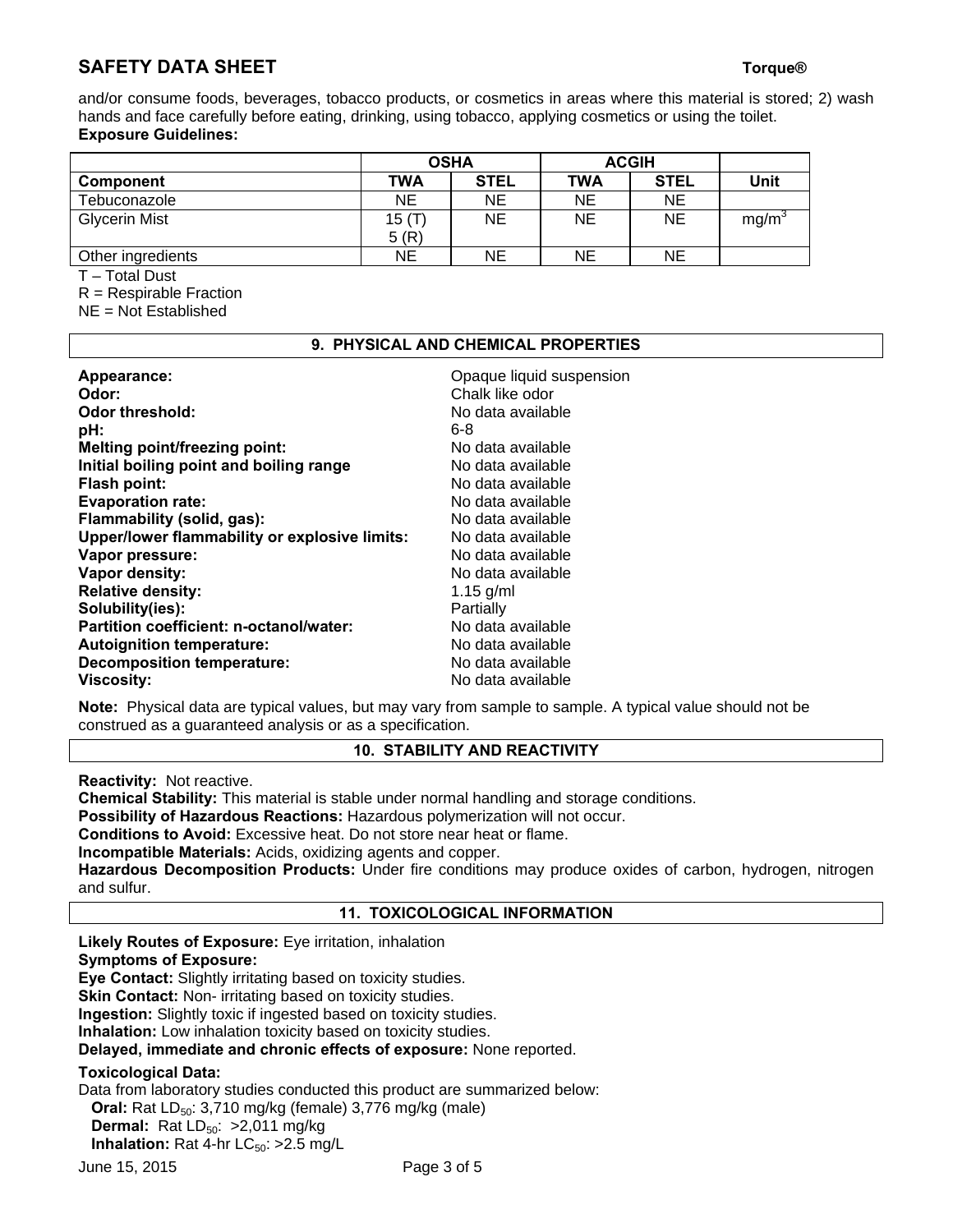# **SAFETY DATA SHEET** The state of the state of the state of the state of the state of the state of the state of the state of the state of the state of the state of the state of the state of the state of the state of the sta

 **Eye Irritation:** Rabbit: Minimally irritating.

**Skin Irritation: Rabbit: Slightly irritating.** 

**Skin Sensitization:** Not a contact sensitizer in guinea pigs following repeated skin exposure.

# **Subchronic (Target Organ) Effects:** No data available.

**Carcinogenicity / Chronic Health Effects:** Prolonged overexposure to tebuconazole may cause effects to liver, spleen, adrenals and/or eyes. Tebuconazole was not carcinogenic in a chronic feeding study in rats. In a mice study, there was an increased incidence of liver tumors at the highest dose tested, a dose exceeding the Maximum Tolerated Dose (MTD). EPA classified tebuconazole as a Group C (possible human carcinogen) chemical based on liver tumors.

**Reproductive Toxicity:** Animal studies on tebuconazole resulted in decreased pup body weights and smaller litters at doses that were also toxic to mother animals.

**Developmental Toxicity:** In animal studies with tebuconazole, developmental effects were observed at doses that were also toxic to the maternal animal.

**12. ECOLOGICAL INFORMATION** 

**Genotoxicity:** Neither *in vitro* nor *in vivo* tests on tebuconazole demonstrated mutagenic effects.

## **Assessment Carcinogenicity:** None listed with ACGIH, IARC, NTP or OSHA.

# **Ecotoxicity:**

Data on Tebuconazole Technical:

| <u>Daiu UITTUDUUUIIULUIU TUUIIIIUUI.</u>   |           |                                        |             |
|--------------------------------------------|-----------|----------------------------------------|-------------|
| 96-hour LC <sub>50</sub> Bluegill Sunfish: | 5.7 ppm   | Bobwhite Quail Oral $LD_{50}$ :        | 1,988 mg/kg |
| 96-hour $LC_{50}$ Rainbow Trout:           | 4.4 ppm   | Mallard Duck 8-day Dietary $LC_{50}$ : | >4,816 ppm  |
| 48-hour $LC_{50}$ Daphnia magna:           | $4.0$ ppm |                                        |             |
|                                            |           |                                        |             |

## **Environmental Fate:**

This pesticide is toxic to estuarine and marine invertebrates. Tebuconazole is soluble in water. It is stable to hydrolysis and photolysis on soil and in water. The photolysis half-live of tebuconazole in soil averages 190 days and in water averages 590 days. Tebuconazole has a low to moderate mobility in soils. Absorption to soil increases as level of organic matter and clay increases.

## **13. DISPOSAL CONSIDERATIONS**

## **Waste Disposal Method:**

Wastes resulting from the use of this product may be disposed of on site or at an approved waste disposal facility. Improper disposal of excess pesticide is a violation of Federal law.

**Container Handling and Disposal:** Nonrefillable container. Do not reuse or refill this container. Triple rinse or pressure rinse container (r equivalent) promptly after emptying. Triple rinse as follows: Empty the remaining contents into application equipment or a mix tank and drain for 10 seconds after the flow begins to drip. Fill the container 1/4 full with water and recap. Shake for 10 seconds. Pour rinsate into application equipment or a mix tank or store rinsate for later use or disposal. Drain for 10 seconds after the flow begins to drip. Repeat this procedure two more times. Offer for recycling, if available. Pressure rinse as follows: Empty the remaining contents into application equipment or a mix tank and drain for 10 seconds after the flow begins to drip. Hold container upside down over application equipment or mix tank and collect the rinsate for later use or disposal. Insert pressure rinsing nozzle in the side of the container, and rinse at about 40 psi for at least 30 seconds. Drain for 10 seconds after the flow beings to drip. Offer for recycling, if available. If not recycled, then puncture and dispose of in a sanitary landfill or incineration, or, if allowed by State and local authorities, by burning. If burned, stay out of smoke.

# **14. TRANSPORTATION INFORMATION**

# **DOT**

# **<119 gallons per completed package:**

Not Regulated

## **≥119 gallons per completed package:**

UN3082, Environmentally hazardous substance, liquid, n.o.s., (Tebuconazaole), 9, III, Marine Pollutant

## **IMDG**

UN3082, Environmentally hazardous substance, liquid, n.o.s., (Tebuconazaole), 9, III, Marine Pollutant

# **IATA**

UN3082, Environmentally hazardous substance, liquid, n.o.s., (Tebuconazaole), 9, III, Marine Pollutant